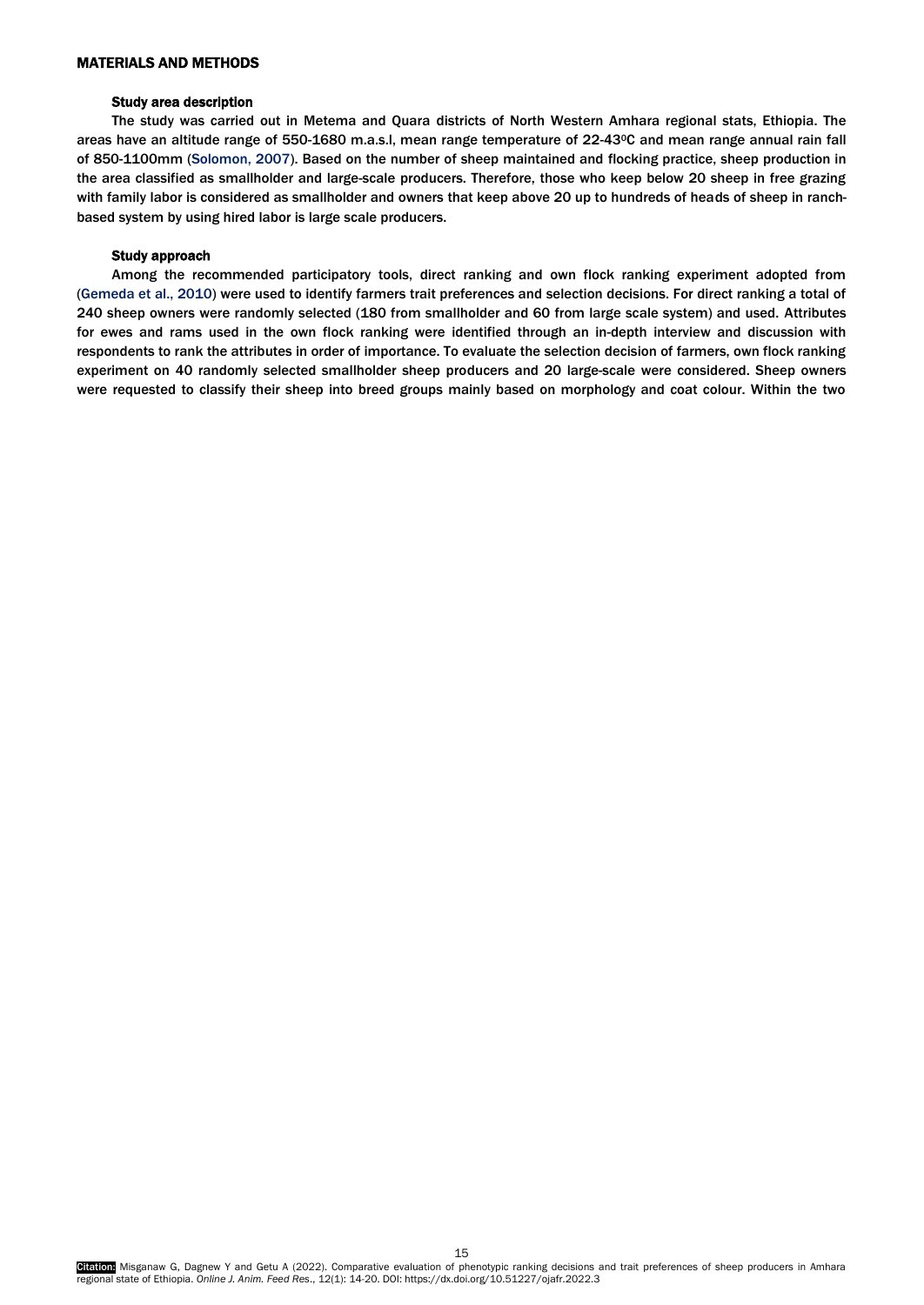border advantage and sale sheep to Sudanese traders who prefer a yearling male lamb. Hence, large scale produces needs to reared lambs, which can reach market weight sooner. Similar findings were reported by Nugussieet al. (2015) and Abebeet al. (2020) for indigenous sheep in Ethiopia, and Sheriff et al. (2021) for Arab and Oromo goat keepers in north western Ethiopia. According to their justification, the high attribute of fast growth of lambs and kids for breeding and meat production might due to high market demand and the proximity of the study areas to export market.

| <b>Table 1</b> - Selection criteria for ranking of breeding rams in smallholder and large-scale system |      |                |                           |      |           |                |                |      |      |
|--------------------------------------------------------------------------------------------------------|------|----------------|---------------------------|------|-----------|----------------|----------------|------|------|
| <b>Selection Criteria</b>                                                                              |      |                | <b>Smallholder system</b> |      |           | <b>Overall</b> |                |      |      |
|                                                                                                        | R1   | R <sub>2</sub> | R3                        |      | <b>R1</b> | R <sub>2</sub> | R <sub>3</sub> |      |      |
| <b>Body conformation</b>                                                                               | 44.4 | 17.2           | 21.7                      | 0.32 | 15.0      | 26.7           | 13.3           | 0.19 | 0.26 |
| Coat color                                                                                             | 9.4  | 30.6           | 35.0                      | 0.21 | 13.3      | 10.0           | 25.0           | 0.14 | 0.17 |
| <b>Growth rate</b>                                                                                     | 22.8 | 16.1           | 7.8                       | 0.18 | 26.7      | 20.0           | 21.7           | 0.24 | 0.21 |
| Libido                                                                                                 | 5.6  | 15.0           | 7.2                       | 0.09 | 13.3      | 16.7           | 13.3           | 0.14 | 0.11 |
| Age at $1st$ mating                                                                                    | 3.9  | 8.3            | 10.0                      | 0.06 | 10.0      | 8.3            | 10.0           | 0.09 | 0.08 |
| <b>Tail length</b>                                                                                     | 13.9 | 12.8           | 18.3                      | 0.14 | 21.7      | 18.3           | 16.7           | 0.20 | 0.17 |
| $R = Rank: I = Index$                                                                                  |      |                |                           |      |           |                |                |      |      |

# Selection criteria for ranking of breeding ewes

As indicated in Table 2, body conformation was reported as the first selection criteria of breeding ewes in both production systems. Multiple births, mothering ability and lambing interval were ranked descending as the next three selection criteria of breeding ewes in large scale production system. Whereas mothering ability, multiple births and coat color were orderly ranked in smallholder production system. Previous study reported that mothering ability increases the chance of survival of young goats (Snyman, 2010; Tesema et al., 2020) and mainly given high emphasis by farmers in selecting breeding ewes, which is in support of the current study. The main reason why sheep farmers selecting ewes with good mothering abilities is by considering of the caring and nourishing potential of ewes for better growth and survival of lambs. This result is in agreement with Dugumaet al. (2011) reported that there was a high choice preference for good mothering ability of ewes in four indigenous sheep breeds of Ethiopia by anticipating a healthy and good-sized lamb in their flock. Hence, the high preference of ewes mothering quality might be the indication sheep producers are trying to be profitable by obtaining market demanded and large sized lambs in early ages. In agreement to this, Abebeet al. (2020) indicated that one possible reason of smallholder farmers for selecting of ewes with sound mothering abilities could be selling lambs for income generation, thus well-nourished lambs are expected to fetch a better price. In large scale production system of this study, twining ability was the second most important trait for ranking of breeding ewes. The higher preference for twinning was consistent with the reports of Edea et al. (2012) for Bonga sheep and Nziku et al. (2016) for dairy goats in Kenya.

| <b>Table 2</b> - Sciection chiena for ramming or precumg ewes in small lorder and large-scale system. |                           |                |                |      |           |                    |                |      |      |  |
|-------------------------------------------------------------------------------------------------------|---------------------------|----------------|----------------|------|-----------|--------------------|----------------|------|------|--|
| <b>Selection Criteria</b>                                                                             | <b>Smallholder system</b> |                |                |      |           | Large scale system |                |      |      |  |
|                                                                                                       | R1                        | R <sub>2</sub> | R <sub>3</sub> |      | <b>R1</b> | R2                 | R <sub>3</sub> |      |      |  |
| <b>Body conformation</b>                                                                              | 23.3                      | 21.7           | 8.3            | 0.20 | 33.3      | 10.0               | 20.0           | 0.23 | 0.22 |  |
| Coat colour                                                                                           | 13.3                      | 16.1           | 22.2           | 0.16 | 6.7       | 10.0               | 8.3            | 0.08 | 0.12 |  |
| <b>Mothering ability</b>                                                                              | 20.6                      | 16.1           | 20.6           | 0.19 | 3.3       | 16.7               | 30.0           | 0.12 | 0.16 |  |
| Age at $1st$ lambing                                                                                  | 5.0                       | 7.2            | 3.9            | 0.06 | 11.7      | 15.0               | 10.0           | 0.13 | 0.09 |  |
| <b>Twinning ability</b>                                                                               | 12.2                      | 22.2           | 16.1           | 0.16 | 15.0      | 28.3               | 13.3           | 0.19 | 0.17 |  |
| Lambing interval                                                                                      | 18.9                      | 8.9            | 8.3            | 0.13 | 25.0      | 18.3               | 5.0            | 0.19 | 0.16 |  |
| lamb growth                                                                                           | 6.7                       | 7.8            | 20.6           | 0.10 | 5.0       | 1.7                | 13.3           | 0.05 | 0.08 |  |
| $R = Rank$ ; $I = Index$                                                                              |                           |                |                |      |           |                    |                |      |      |  |

# Table 2 - Selection criteria for ranking of breeding ewes in smallholder and large-scale system

#### Evaluation of farmers ranking decision

As indicated in table 3, there was a significant difference (P<0.001) in the mean values for morph-metric conformation traits across the established ranking groups. Among all ewes and rams studied within the two production systems, those selected as best were highest for all traits than those grouped as poor.

In general, the ewes and rams grouped as average had mean values that were in between the best and poor groups. For instance, in smallholder system, the difference between the best and poor group in live weight for Gumuz sheep was 8.2kg at two years age. Rams ranked as best in both breed groups were higher in all measured traits compared with rams classified as poor qualities (Table 3). For instance, in Gumuz rams the magnitude difference between the best and inferior rams in live weight, body condition and scrotal circumference were 12.7kg, 0.9 and 3.2cm, respectively. In Rutana ram, the differences between the two groups were 13kg of live weight, 1.8 body condition and 1.9 cm scrotal circumferences.

In the present study, there was significant difference between breeds and ranks for all objectively measured traits, which were in accordance with those reported by Gemeda et al*.* (2010) and Königet al. (2016). Rutana ewes and rams had higher mean values for all traits compared with Gumuz rams and ewes. In addition, in both breeds ewes and rams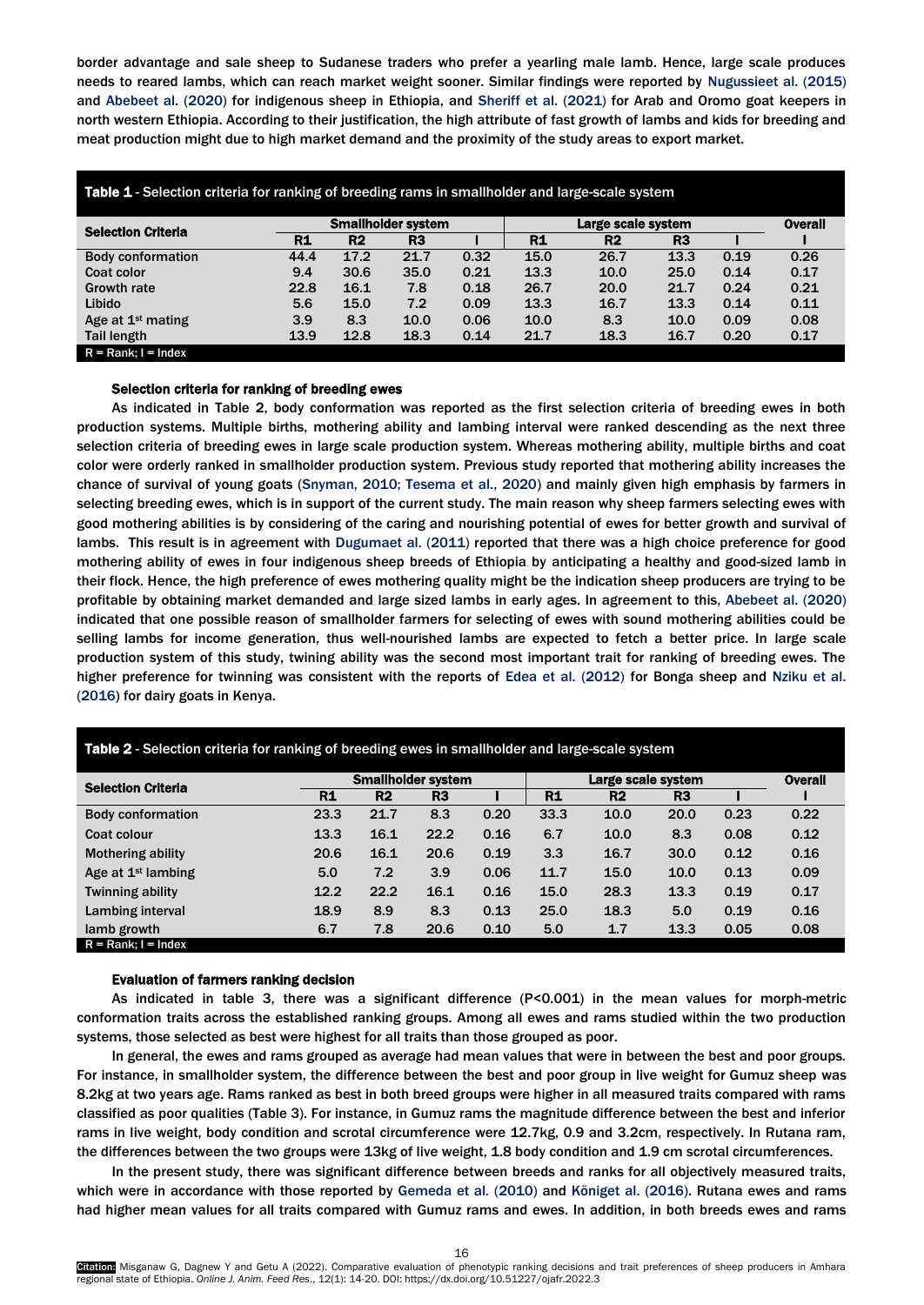selected as best significantly superior than with that of ranked as poor in all of measured body conformation traits. Inline to this, Sheriff et al. (2021) for Arab and Oromo goat keepers in north western Ethiopia and Getachewet al. (2020) for indigenous goat of the pastoral communities in Ethiopia justified that the mean values of does ranked as best and poor quality, there were clear and logical differences in most of the attributes considered. At the same time, a recent study on Simien sheep breed showed that the best ranked ewes had significantly higher values than the other ranked groups (Solomon et al., 2020). In general, there was a clear trend for the different traits of ewes and rams ranked from best to inferior. Therefore, using of farmers knowledge for selecting the best animals is possible option to start the breeding program where performance recording totally lacking.

| <b>Trait</b>                                                                            | <b>Breed</b>                                                                                                                                            | Rank                                                                                                                                                                                                                                                                                                                                                                                                                                                                                                                                                                                                                                                                                                                                                                                                                                                                                                                                                                                                                                                                                     | $LS$ (mean $\pm$ SE) Ewes   | $LS$ (mean $\pm$ SE) Rams   |  |
|-----------------------------------------------------------------------------------------|---------------------------------------------------------------------------------------------------------------------------------------------------------|------------------------------------------------------------------------------------------------------------------------------------------------------------------------------------------------------------------------------------------------------------------------------------------------------------------------------------------------------------------------------------------------------------------------------------------------------------------------------------------------------------------------------------------------------------------------------------------------------------------------------------------------------------------------------------------------------------------------------------------------------------------------------------------------------------------------------------------------------------------------------------------------------------------------------------------------------------------------------------------------------------------------------------------------------------------------------------------|-----------------------------|-----------------------------|--|
|                                                                                         |                                                                                                                                                         | <b>Best</b>                                                                                                                                                                                                                                                                                                                                                                                                                                                                                                                                                                                                                                                                                                                                                                                                                                                                                                                                                                                                                                                                              | $34.5 \pm 3.3$ <sup>a</sup> | $40.1 + 6.1$ <sup>a</sup>   |  |
| Body Weight (kg)<br><b>Body Condition Score</b>                                         | Gumuz                                                                                                                                                   | Average                                                                                                                                                                                                                                                                                                                                                                                                                                                                                                                                                                                                                                                                                                                                                                                                                                                                                                                                                                                                                                                                                  | $30.2{\pm}4.0^{\rm b}$      | $30.2{\pm}4.5^{\text{b}}$   |  |
|                                                                                         |                                                                                                                                                         | $26.7 + 4.7$ °<br>Poor<br><b>Best</b><br>$39.4 + 5.7$ <sup>d</sup><br>$35.1 \pm 5.0$ <sup>e</sup><br>Average<br>29.5±6.2f<br>Poor<br>$***$<br>$77.1 + 3.3^a$<br><b>Best</b><br>74.2±3.4 <sup>b</sup><br>Average<br>71.4±3.1c<br>Poor<br>$82.5 + 4.1$ <sup>d</sup><br><b>Best</b><br>79.1±3.9 <sup>e</sup><br>Average<br>76.2±4.2f<br>Poor<br>$***$<br>$68.8 \pm 2.7$ <sup>a</sup><br><b>Best</b><br>$66.3 \pm 2.9^b$<br>Average<br>63.7±3.1c<br>Poor<br><b>Best</b><br>$71.1 + 3.6$ d<br>$67.7 \pm 3.4$ <sup>e</sup><br>Average<br>64.9±3.7f<br>Poor<br>$***$<br><b>Best</b><br>$68.9{\pm}3.4^{\circ}$<br>$64.7 \pm 4.8$ <sup>b</sup><br>Average<br>$61.6 + 5.1$<br>Poor<br><b>Best</b><br>77.6±4.8 <sup>d</sup><br>$73.9 + 3.8$ <sup>e</sup><br>Average<br>71.6±3.2f<br>Poor<br>$***$<br>$3.2 \pm 0.4^a$<br><b>Best</b><br>$2.4 \pm 0.5^b$<br>Average<br>Poor<br>$1.6 \pm 0.4$ c<br><b>Best</b><br>$4.0 \pm 0.6$ <sup>d</sup><br>$3.0 \pm 0.4$ <sup>e</sup><br>Average<br>Poor<br>$2.3 + 0.4$ f<br>$***$<br><b>Best</b><br>Average<br>Poor<br><b>Best</b><br>Average<br>Poor<br>$\star$ | $27.4 \pm 2.6$ c            |                             |  |
|                                                                                         |                                                                                                                                                         |                                                                                                                                                                                                                                                                                                                                                                                                                                                                                                                                                                                                                                                                                                                                                                                                                                                                                                                                                                                                                                                                                          |                             | $41.4 + 8.2$ <sup>d</sup>   |  |
|                                                                                         | <b>Rutana</b>                                                                                                                                           |                                                                                                                                                                                                                                                                                                                                                                                                                                                                                                                                                                                                                                                                                                                                                                                                                                                                                                                                                                                                                                                                                          |                             | $34.5 + 4.1$ <sup>e</sup>   |  |
|                                                                                         |                                                                                                                                                         |                                                                                                                                                                                                                                                                                                                                                                                                                                                                                                                                                                                                                                                                                                                                                                                                                                                                                                                                                                                                                                                                                          |                             | $28.4 + 5.4$ <sup>f</sup>   |  |
| Significance level                                                                      | $***$                                                                                                                                                   |                                                                                                                                                                                                                                                                                                                                                                                                                                                                                                                                                                                                                                                                                                                                                                                                                                                                                                                                                                                                                                                                                          |                             |                             |  |
|                                                                                         |                                                                                                                                                         |                                                                                                                                                                                                                                                                                                                                                                                                                                                                                                                                                                                                                                                                                                                                                                                                                                                                                                                                                                                                                                                                                          |                             | 78.5±4.3ª                   |  |
|                                                                                         | Gumuz                                                                                                                                                   |                                                                                                                                                                                                                                                                                                                                                                                                                                                                                                                                                                                                                                                                                                                                                                                                                                                                                                                                                                                                                                                                                          |                             | $73.2 + 3.9b$               |  |
|                                                                                         |                                                                                                                                                         |                                                                                                                                                                                                                                                                                                                                                                                                                                                                                                                                                                                                                                                                                                                                                                                                                                                                                                                                                                                                                                                                                          |                             | 73.1±5.1c                   |  |
|                                                                                         |                                                                                                                                                         |                                                                                                                                                                                                                                                                                                                                                                                                                                                                                                                                                                                                                                                                                                                                                                                                                                                                                                                                                                                                                                                                                          |                             | $86.4 \pm 7.3$ <sup>d</sup> |  |
|                                                                                         | <b>Rutana</b>                                                                                                                                           |                                                                                                                                                                                                                                                                                                                                                                                                                                                                                                                                                                                                                                                                                                                                                                                                                                                                                                                                                                                                                                                                                          |                             | 78.7±4.9 <sup>e</sup>       |  |
|                                                                                         |                                                                                                                                                         |                                                                                                                                                                                                                                                                                                                                                                                                                                                                                                                                                                                                                                                                                                                                                                                                                                                                                                                                                                                                                                                                                          |                             | 75.1±5.6f                   |  |
| Significance level                                                                      | $***$                                                                                                                                                   |                                                                                                                                                                                                                                                                                                                                                                                                                                                                                                                                                                                                                                                                                                                                                                                                                                                                                                                                                                                                                                                                                          |                             |                             |  |
|                                                                                         |                                                                                                                                                         |                                                                                                                                                                                                                                                                                                                                                                                                                                                                                                                                                                                                                                                                                                                                                                                                                                                                                                                                                                                                                                                                                          |                             | 69.0 $\pm$ 3.9a             |  |
|                                                                                         | Gumuz                                                                                                                                                   |                                                                                                                                                                                                                                                                                                                                                                                                                                                                                                                                                                                                                                                                                                                                                                                                                                                                                                                                                                                                                                                                                          |                             | $65.6{\pm}4.0^{\circ}$      |  |
| Heart Girth (cm)<br>Body Length (cm)<br><b>Significance level</b><br>Wither Height (cm) |                                                                                                                                                         |                                                                                                                                                                                                                                                                                                                                                                                                                                                                                                                                                                                                                                                                                                                                                                                                                                                                                                                                                                                                                                                                                          |                             | 65.4±3.5c                   |  |
|                                                                                         |                                                                                                                                                         |                                                                                                                                                                                                                                                                                                                                                                                                                                                                                                                                                                                                                                                                                                                                                                                                                                                                                                                                                                                                                                                                                          |                             | 73.0±5.4 <sup>d</sup>       |  |
|                                                                                         | <b>Rutana</b>                                                                                                                                           |                                                                                                                                                                                                                                                                                                                                                                                                                                                                                                                                                                                                                                                                                                                                                                                                                                                                                                                                                                                                                                                                                          |                             | $67.3 + 4.7$ <sup>e</sup>   |  |
|                                                                                         |                                                                                                                                                         |                                                                                                                                                                                                                                                                                                                                                                                                                                                                                                                                                                                                                                                                                                                                                                                                                                                                                                                                                                                                                                                                                          |                             | 64.6±4.3f                   |  |
|                                                                                         | $***$                                                                                                                                                   |                                                                                                                                                                                                                                                                                                                                                                                                                                                                                                                                                                                                                                                                                                                                                                                                                                                                                                                                                                                                                                                                                          |                             |                             |  |
|                                                                                         |                                                                                                                                                         |                                                                                                                                                                                                                                                                                                                                                                                                                                                                                                                                                                                                                                                                                                                                                                                                                                                                                                                                                                                                                                                                                          |                             | $73.4 \pm 8.5^{\circ}$      |  |
|                                                                                         | Gumuz                                                                                                                                                   |                                                                                                                                                                                                                                                                                                                                                                                                                                                                                                                                                                                                                                                                                                                                                                                                                                                                                                                                                                                                                                                                                          |                             | $68.1 \pm 6.1$ <sup>b</sup> |  |
|                                                                                         |                                                                                                                                                         |                                                                                                                                                                                                                                                                                                                                                                                                                                                                                                                                                                                                                                                                                                                                                                                                                                                                                                                                                                                                                                                                                          |                             | $69.3 + 4.0$                |  |
|                                                                                         |                                                                                                                                                         |                                                                                                                                                                                                                                                                                                                                                                                                                                                                                                                                                                                                                                                                                                                                                                                                                                                                                                                                                                                                                                                                                          |                             | 79.5±5.5 <sup>d</sup>       |  |
|                                                                                         | <b>Rutana</b>                                                                                                                                           |                                                                                                                                                                                                                                                                                                                                                                                                                                                                                                                                                                                                                                                                                                                                                                                                                                                                                                                                                                                                                                                                                          |                             | 72.7±4.8 <sup>e</sup>       |  |
|                                                                                         |                                                                                                                                                         |                                                                                                                                                                                                                                                                                                                                                                                                                                                                                                                                                                                                                                                                                                                                                                                                                                                                                                                                                                                                                                                                                          |                             | $69.5 + 5.1$ <sup>cf</sup>  |  |
| <b>Significance level</b>                                                               | $***$                                                                                                                                                   |                                                                                                                                                                                                                                                                                                                                                                                                                                                                                                                                                                                                                                                                                                                                                                                                                                                                                                                                                                                                                                                                                          |                             |                             |  |
|                                                                                         |                                                                                                                                                         |                                                                                                                                                                                                                                                                                                                                                                                                                                                                                                                                                                                                                                                                                                                                                                                                                                                                                                                                                                                                                                                                                          |                             | $3.2 \pm 0.8^a$             |  |
|                                                                                         | Gumuz                                                                                                                                                   |                                                                                                                                                                                                                                                                                                                                                                                                                                                                                                                                                                                                                                                                                                                                                                                                                                                                                                                                                                                                                                                                                          |                             | $2.7 \pm 0.5^{\rm b}$       |  |
|                                                                                         | <b>Rutana</b><br>$***$<br>Gumuz<br><b>Rutana</b><br>$\star$<br>Significance levels: ***= $p$ <0.001; **= $p$ < 0.01; *= $p$ < 0.05; SE = Standard Error |                                                                                                                                                                                                                                                                                                                                                                                                                                                                                                                                                                                                                                                                                                                                                                                                                                                                                                                                                                                                                                                                                          | $2.3 \pm 0.3$ c             |                             |  |
|                                                                                         |                                                                                                                                                         |                                                                                                                                                                                                                                                                                                                                                                                                                                                                                                                                                                                                                                                                                                                                                                                                                                                                                                                                                                                                                                                                                          |                             | $3.7 \pm 0.8$ <sup>d</sup>  |  |
|                                                                                         |                                                                                                                                                         |                                                                                                                                                                                                                                                                                                                                                                                                                                                                                                                                                                                                                                                                                                                                                                                                                                                                                                                                                                                                                                                                                          |                             | $2.6 \pm 0.5$ <sup>e</sup>  |  |
|                                                                                         |                                                                                                                                                         |                                                                                                                                                                                                                                                                                                                                                                                                                                                                                                                                                                                                                                                                                                                                                                                                                                                                                                                                                                                                                                                                                          |                             | $1.9 + 0.6$ f               |  |
| <b>Significance level</b>                                                               |                                                                                                                                                         |                                                                                                                                                                                                                                                                                                                                                                                                                                                                                                                                                                                                                                                                                                                                                                                                                                                                                                                                                                                                                                                                                          |                             |                             |  |
|                                                                                         |                                                                                                                                                         |                                                                                                                                                                                                                                                                                                                                                                                                                                                                                                                                                                                                                                                                                                                                                                                                                                                                                                                                                                                                                                                                                          |                             | $26.1 \pm 3.4^a$            |  |
|                                                                                         |                                                                                                                                                         |                                                                                                                                                                                                                                                                                                                                                                                                                                                                                                                                                                                                                                                                                                                                                                                                                                                                                                                                                                                                                                                                                          |                             | $22.7 \pm 3.1$ <sup>b</sup> |  |
| <b>Scrotal Circumference</b>                                                            |                                                                                                                                                         |                                                                                                                                                                                                                                                                                                                                                                                                                                                                                                                                                                                                                                                                                                                                                                                                                                                                                                                                                                                                                                                                                          |                             | $22.9 + 2.5^b$              |  |
| (cm)                                                                                    |                                                                                                                                                         |                                                                                                                                                                                                                                                                                                                                                                                                                                                                                                                                                                                                                                                                                                                                                                                                                                                                                                                                                                                                                                                                                          |                             | $25.5 \pm 3.2$ d            |  |
|                                                                                         |                                                                                                                                                         |                                                                                                                                                                                                                                                                                                                                                                                                                                                                                                                                                                                                                                                                                                                                                                                                                                                                                                                                                                                                                                                                                          |                             | $23.7 \pm 3.7$ <sup>e</sup> |  |
|                                                                                         |                                                                                                                                                         |                                                                                                                                                                                                                                                                                                                                                                                                                                                                                                                                                                                                                                                                                                                                                                                                                                                                                                                                                                                                                                                                                          |                             | 23.6±2.6 <sup>e</sup>       |  |
| <b>Significance level</b>                                                               |                                                                                                                                                         |                                                                                                                                                                                                                                                                                                                                                                                                                                                                                                                                                                                                                                                                                                                                                                                                                                                                                                                                                                                                                                                                                          |                             |                             |  |
|                                                                                         |                                                                                                                                                         |                                                                                                                                                                                                                                                                                                                                                                                                                                                                                                                                                                                                                                                                                                                                                                                                                                                                                                                                                                                                                                                                                          |                             |                             |  |

Table 3 - Least squares mean (± SE) of objectively measured traits by breed types and rank categories

#### Trait preferences of farmers

Reproduction (lambing interval and twining abilities) and mothering ability were equally the second important traits for appreciated Gumuz ewes in large scale system. The highest weighted reasons reported for Rutana ewes were for appreciating their body size and growth (0.32) in large scale system and, for mothering abilities and body size and growth (equally 0.28) in smallholder system (Table 4). Body condition and reproduction were the second and the third preferred traits in the same breed and production system. Breed behavior was the last preferred trait in both breeds and production systems.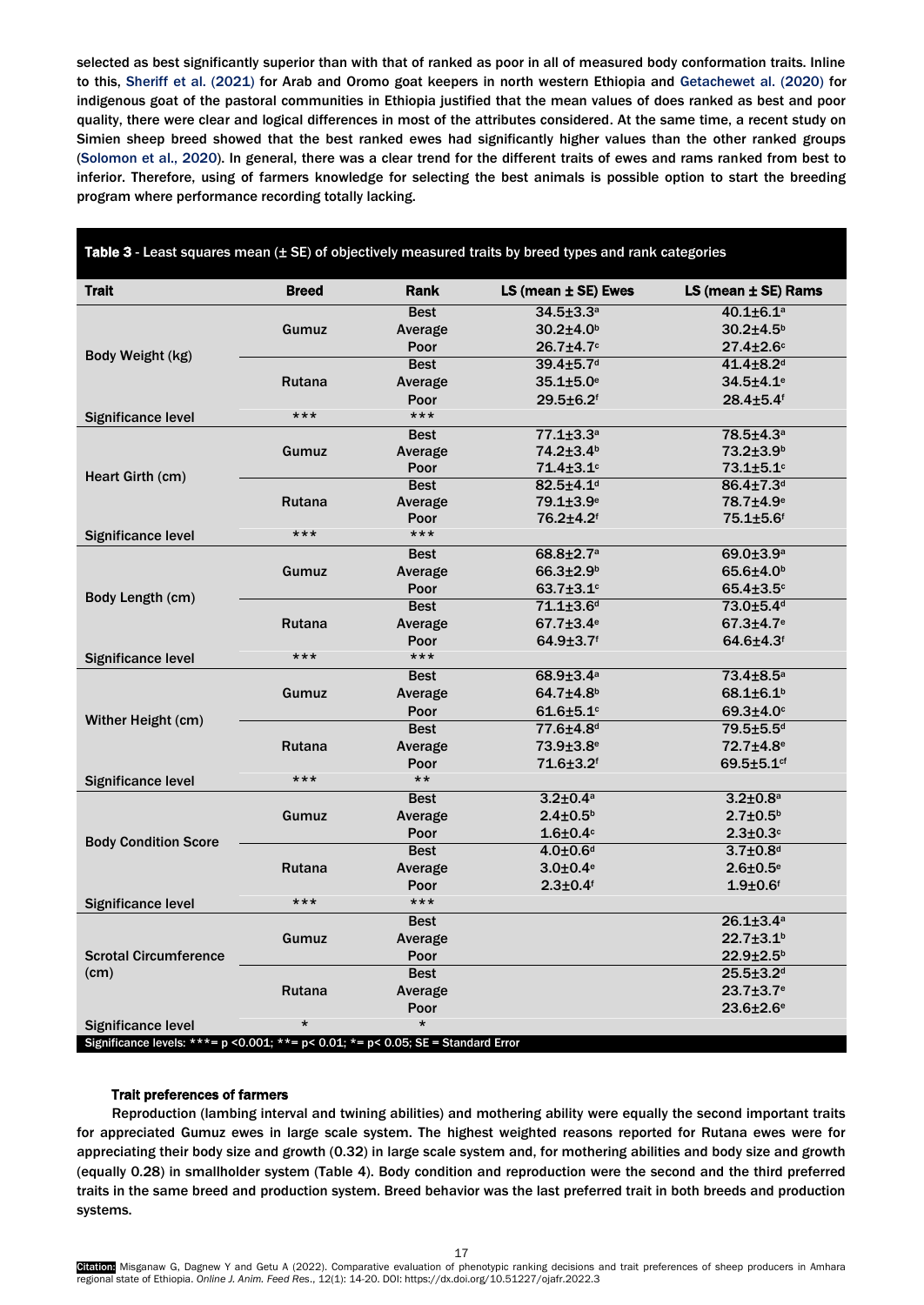Reproduction, mothering ability, body size and growth were the most preferred traits for appreciating Gumuz and Rutana ewes in both production systems. This is in agreement with previous studies reported by Solomon et al. (2011) in the same area for the same breed. Inclusion of reproductive traits in designing a breeding program is, however, reasonable as the trait should reflect owners' preferences and will make them more beneficiaries from the sheep production system. Sheep owners' positive view on body size has direct effect in the production of marketable animals with good body conformation, which are later affect to their market price. Higher preference values of body size for breeding animals were reported by many previous studies in Ethiopia (Solomon et al., 2010; Duguma et al., 2011; Solomon et al., 2011). Mothering ability for Rutana sheep in both production systems also considered as the second most important trait in identifying best ewes.

| Table 4 - Smallholder and commercial farmers' ewe trait preference                    |                |                    |                |         |      |                |                         |                |                         |                |      |                |  |
|---------------------------------------------------------------------------------------|----------------|--------------------|----------------|---------|------|----------------|-------------------------|----------------|-------------------------|----------------|------|----------------|--|
|                                                                                       |                | <b>Smallholder</b> |                |         |      |                |                         | Large scale    |                         |                |      |                |  |
| <b>Breed and Trait</b>                                                                | <b>Reasons</b> |                    | <b>Sum</b>     | Rel. wt | Rank | <b>Reasons</b> |                         |                | <b>Sum</b>              | <b>Rel.wt</b>  | Rank |                |  |
|                                                                                       | 1              | $\mathbf{2}$       | 3              |         |      |                | $\overline{\mathbf{1}}$ | $\mathbf{2}$   | 3                       |                |      |                |  |
| Gumuz                                                                                 |                |                    |                |         |      |                |                         |                |                         |                |      |                |  |
| Body size and growth                                                                  | 10             | 6                  | 4              | 20      | 0.17 | $\overline{2}$ | 4                       | 3              | 5                       | 12             | 0.20 | 1              |  |
| <b>Body condition</b>                                                                 | 8              | 5                  | $\overline{4}$ | 17      | 0.14 | 4              | 3                       | 3              | $\overline{2}$          | 8              | 0.13 | 4              |  |
| <b>Mothering abilities</b>                                                            | 9              | 5                  | 6              | 20      | 0.17 | $\overline{2}$ | 5                       | $\overline{2}$ | $\overline{2}$          | 10             | 0.17 | $\overline{2}$ |  |
| Reproduction                                                                          | 12             | 8                  | 6              | 26      | 0.22 | 1              | 5                       | 5              | $\Omega$                | 10             | 0.17 | $\overline{2}$ |  |
| <b>Drought Tolerance</b>                                                              | 4              | 4                  | $\overline{7}$ | 15      | 0.13 | 5              | 3                       | $\overline{2}$ | 3                       | 8              | 0.13 | 4              |  |
| <b>Disease Resistances</b>                                                            | 11             | $\mathbf{1}$       | 6              | 18      | 0.15 | 3              | $\overline{2}$          | 3              | $\overline{\mathbf{4}}$ | 9              | 0.15 | 3              |  |
| <b>Breed behavior</b>                                                                 | $\Omega$       | $\mathbf{1}$       | 3              | 4       | 0.03 | 6              | $\mathbf{1}$            | $\overline{2}$ | $\mathbf{0}$            | 3              | 0.04 | 5              |  |
| <b>Rutana</b>                                                                         |                |                    |                |         |      |                |                         |                |                         |                |      |                |  |
| Body size and growth                                                                  | 14             | 11                 | 8              | 33      | 0.28 | 1              | 5                       | 7              | $\overline{7}$          | 19             | 0.32 | 1              |  |
| <b>Body condition</b>                                                                 | 6              | 3                  | 9              | 18      | 0.15 | $\overline{2}$ | $\overline{2}$          | $\overline{4}$ | $\mathbf{1}$            | 7              | 0.11 | 4              |  |
| <b>Mothering ability</b>                                                              | 8              | 14                 | 11             | 33      | 0.28 | $\mathbf{1}$   | 6                       | $\overline{4}$ | $\overline{2}$          | 12             | 0.21 | $\overline{2}$ |  |
| Reproduction                                                                          | 8              | 4                  | 5              | 17      | 0.14 | 3              | $\overline{\mathbf{4}}$ | $\overline{2}$ | 4                       | 10             | 0.16 | 3              |  |
| <b>Drought Tolerance</b>                                                              | $\mathbf{1}$   | $\overline{2}$     | $\overline{2}$ | 5       | 0.05 | 5              | $\mathbf 0$             | $\mathbf{1}$   | 3                       | $\overline{4}$ | 0.06 | 6              |  |
| <b>Disease Resistances</b>                                                            | $\mathbf{2}$   | $\overline{2}$     | 5              | 9       | 0.07 | 4              | $\overline{2}$          | $\overline{2}$ | $\mathbf{1}$            | 5              | 0.09 | 5              |  |
| <b>Breed behavior</b>                                                                 | $\overline{2}$ | $\overline{2}$     | $\Omega$       | 4       | 0.03 | 6              | $\mathbf{1}$            | 1              | $\mathbf{1}$            | 3              | 0.05 | 7              |  |
| Reasons $1,2,3$ = Farmers $1^{st}$ , $2^{nd}$ and $3^{rd}$ basis for evaluating ewes. |                |                    |                |         |      |                |                         |                |                         |                |      |                |  |

### **CONCLUSION**

Smallholder farmers primarily selected body conformation with ability to give multiple births and decent mothering ability whereas; multiple births and lambing interval were important selection criteria by large scale producers for breeding ewes. Physical appearance traits like body conformation and growth rate were principally considered for selection of breeding rams in both production systems. In general, traits, which have direct influence on the market price,are highly marked as a selection criterion for breeding rams and ewes. The top three preferred traits according to the weighted rank values were reproduction, body size and mothering ability. The main breeding goals for both systems have been defined as increasing meat production and marketed animals. This implies that designing sheep improvement strategy in the area should primarily target towards meat production traits.

#### DECLARATIONS

# Corresponding author

E-mail: godadaw@gmail.com

#### Authors' contribution

All of authors contribute on idea conception, data collection and analysis, and the write up of the manuscript.

#### Conflict of interests

The authors have not declared any conflict of interests.

#### Acknowledgements

We are grateful to the farmers in Metema and Quara districts who participated in the study. The University of Gondar funded the study and we are grateful for that financial support. Besides, we are thankful for Meseret Molla, Friehiwot Alemu and Emebet Negesse for their cooperation in study approach design, data collection and organization.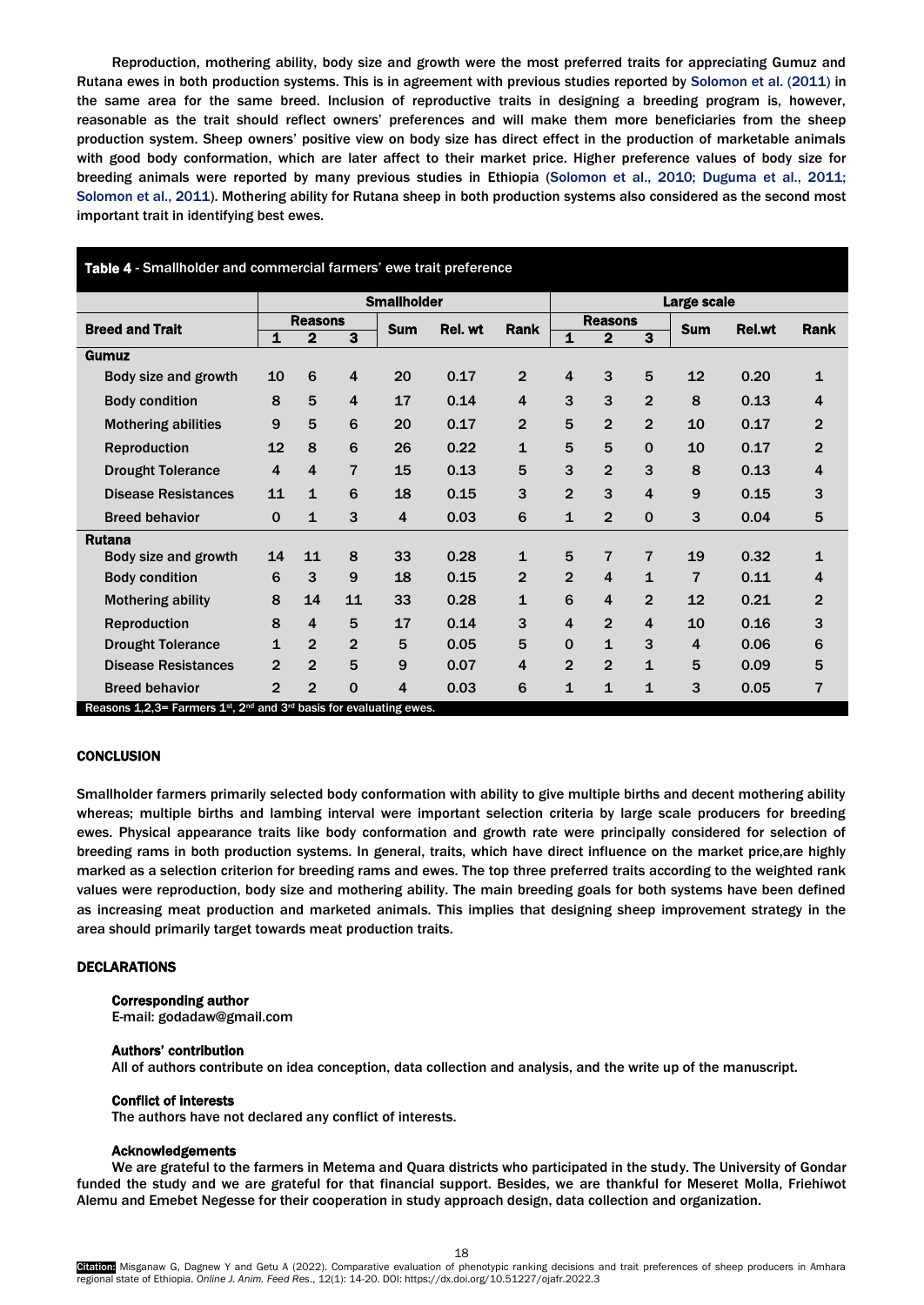## <span id="page-5-0"></span>REFERENCES

- Abebe AS, Alemayehu K, Johansson AM and Gizaw S (2020). Breeding practices and trait preferences of smallholder farmers for indigenous sheep in the northwest highlands of Ethiopia: Inputs to design a breeding program. PLoS One, 15(5): e0233040. [Article Link](https://journals.plos.org/plosone/article?id=10.1371/journal.pone.0233040)
- Adem M, Tadele E, Mossie H, and AyenalemM (2018). Income diversification and food security situation in Ethiopia: A review study. Cogent Food & Agriculture, 4(1): 1513354. [Article link](https://www.tandfonline.com/doi/abs/10.1080/23311932.2018.1513354)
- Bangweon S and Seokjoong K (2016).A Method of Assigning Weights Using a Ranking and Non-hierarchy Comparison.Advances in Decision Sciences, 2016: Article ID: 8963214. [Article link](https://downloads.hindawi.com/archive/2016/8963214.pdf) I DOI: <https://doi.org/10.1155/2016/8963214>
- Central Statistical Agency of Ethiopia (CSA) (2020).Agricultural Sample Survey 2019/20 [2012 E.C.]. Volume II report on livestock and livestock characteristics (private peasant holdings). Central Statistical Agency (CSA): Addis Ababa, Ethiopia. [Article link](http://www.csa.gov.et/survey-report/category/370-eth-agss2019/20)
- Duguma G, Mirkena T, Haile A, Iñiguez L, Okeyo AM and Markos M (2011). Identification of smallholder farmers' and pastoralists' preferences for sheep breeding traits: choice model approach. Animal, 5:1984–1992. [Article link](https://www.cambridge.org/core/journals/animal/article/identification-of-smallholder-farmers-and-pastoralists-preferences-for-sheep-breeding-traits-choice-model-approach/2D52DA017A21C8F4C04D0AFFDA7AC61A)
- Edea Z, Aynalem H, Markos T, Sharma AK, Solkner J and Wurzinger M (2012). Sheep production systems and breeding practices of smallholders in western and south-western Ethiopia: Implications for designing community-based breeding strategies. Livestock Research for Rural Development, 24(3): Article #117[. Article link](http://lrrd.cipav.org.co/lrrd24/7/edea24117.htm)
- GetachewT, Haile A, Tessema T, Dea D, Edea Z and Rischowsky B (2020). Participatory identification of breeding objective traits and selection criteria for indigenous goat of the pastoral communities in Ethiopia.Tropical Animal Health and Production, 52(4): 2145–2155. DOI[: https://doi.org/10.1007/s11250-020-02243-4](https://doi.org/10.1007/s11250-020-02243-4)
- Gemeda D, Mirkena T, Haile A, Iñiguez L, Okeyo AM and Markos M (2010). Participatory approaches to investigate breeding objectives of livestock keepers. Livestock Research for Rural Development, 22 (4): Article #64. [Article link](http://www.lrrd.org/lrrd22/4/dugu22064.htm)
- Hagos A, Solomon G and Mengistu U (2018).Identification of breeding objectives for Begait goat in western Tigray, North Ethiopia.Tropical Animal Health and Production, 50(2):1887-1892. DOI[: https://doi.org/10.1007/s11250-018-1640-5](https://doi.org/10.1007/s11250-018-1640-5)
- Haile A, Gizaw S, Getachew T, Mueller JP, Amer P, Rekik M, and Rischkowsky B (2019). Community‐based breeding programmes are a viable solution for Ethiopian small ruminant genetic improvement but require public and private investments. Journal of Animal Breeding and Genetics, 136(5): 319-328. [Article link](https://onlinelibrary.wiley.com/doi/abs/10.1111/jbg.12401) I DOI: <https://doi.org/10.1111/jbg.12401>
- Hirpa A and Abebe G (2008).Economic Significance of Sheep and Goats. Sheep and Goat Production Hand book of Ethiopia. pp. 325-340. [Article link](http://esgpip.langston.edu/sites/default/files/Chapter%201_%20EconSignificance%20of%20Sheep%20and%20Goats_0.pdf)
- [König EZ,](https://www.ncbi.nlm.nih.gov/pubmed/?term=K%C3%B6nig%20EZ%5BAuthor%5D&cauthor=true&cauthor_uid=26374208) [Mirkena](https://www.ncbi.nlm.nih.gov/pubmed/?term=Mirkena%20T%5BAuthor%5D&cauthor=true&cauthor_uid=26374208) T, [Strandberg E,](https://www.ncbi.nlm.nih.gov/pubmed/?term=Strandberg%20E%5BAuthor%5D&cauthor=true&cauthor_uid=26374208) [Audho J,](https://www.ncbi.nlm.nih.gov/pubmed/?term=Audho%20J%5BAuthor%5D&cauthor=true&cauthor_uid=26374208) [Ojango J,](https://www.ncbi.nlm.nih.gov/pubmed/?term=Ojango%20J%5BAuthor%5D&cauthor=true&cauthor_uid=26374208) [Malmfors B](https://www.ncbi.nlm.nih.gov/pubmed/?term=Malmfors%20B%5BAuthor%5D&cauthor=true&cauthor_uid=26374208) and [Okeyo A.M](https://www.ncbi.nlm.nih.gov/pubmed/?term=Okeyo%20AM%5BAuthor%5D&cauthor=true&cauthor_uid=26374208) (2016). Participatory definition of breeding objectives for sheep breeds under pastoral systems. The case of Red Maasai and Dorper sheep in Kenya.Tropical Animal Health and Production, 48(1):9-20. DOI[: https://doi.org/10.1007/s11250-015-0911-7](https://doi.org/10.1007/s11250-015-0911-7)
- KosgeyIS, Rowlands GJ, Arendonk JAM and Baker RL (2008). Small ruminant production in smallholder and pastoral/extensive farming systems in Kenya. Small Ruminant Research*,* 77(3):11-24. [Article link](https://www.sciencedirect.com/science/article/pii/S0921448805000258) DOI: <https://doi.org/10.1016/j.smallrumres.2008.02.005>
- Laouadi M, Tennah S, Kafidi N, Antoine-Moussiaux N, Moula N (2018). A basic characterization of small-holders' goat production systems in Laghouat area, Algeria. Pastoralism, 8(1):1-8. [Article link](https://pastoralismjournal.springeropen.com/articles/10.1186/s13570-018-0131-7) I DOI: <https://doi.org/10.1186/s13570-018-0131-7>
- Nigussie H, Mekasha Y, Kebede K, Abegaz S and Kumar PS (2015). Indigenous sheep production system in eastern Ethiopia: Implications for genetic improvement and sustainable use. American Scientific Research Journal for Engineering, Technology, and Sciences*,* 11(1): 136–152[. Article link](https://asrjetsjournal.org/index.php/American_Scientific_Journal/article/view/603)
- Nziku ZC, KIfaro GC, Eik C, Steine T and Ådnøy T (2016).Reasons for keeping dairy goats in Tanzania, and possible goals for a sustainable breeding program. Animal Production Science, 57 (1):338-346. [Article link](https://www.publish.csiro.au/an/an15423)
- SAS (2009). Statistical Analysis System: SAS/STAT Users Guide, version 9.1., SAS Institute Inc., Cary, NC, USA.
- Sheriff O, Alemayehu K and Haile A (2021). Phenotypic ranking experiments in identifying breeding objective traits of smallholder farmers in northwestern Ethiopia. PLoS ONE, 16(3): e0248779. [Article link](https://journals.plos.org/plosone/article?id=10.1371/journal.pone.0248779) I DOI: <https://doi.org/10.1371/journal.pone.0248779>
- Snyman MA (2010). Factors affecting pre-weaning kid mortality in South African Angora goats. South African Journal of Animal Science, 40(1): 54-64. [Article link](https://www.ajol.info/index.php/sajas/article/view/54128) I DOI:<https://doi.org/10.4314/sajas.v40i1.54128>
- Solomon A, Alayu K, Samrawit T, Tsegaye A, Yosef A and Belete S (2020). Participatory Identification of Breeding Objective Traits and Optimizing Community Based Breeding Program for Simien Sheep in the Highlands of North Gondar. In: Proceedings of the 12th Annual Regional Conference on Completed Livestock Research Activities Bahir Dar, Ethiopia, May, 13 – 16, 2020.
- Solomon A (2007). In-situ characterization of Gumuz sheep under farmers' management in north-western lowlands of Amhara region. M.Sc. Thesis. Haramaya University, Ethiopia. [Article Link](https://scirp.org/reference/referencespapers.aspx?referenceid=1310821)
- Solomon G, Getachew T, Edea Z, Mirkena T, Duguma G and Tibbo M (2011). Characterization of the indigenous breeding strategies of sheep farming communities in Ethiopia*:* A basis for designing community-based breeding programs. ICARDA Research Report.Aleppo, Syria, ICARDA. [Article link](https://hdl.handle.net/20.500.11766/7796)
- Solomon G, Komen H and Arendonk JAM (2010). Participatory definition of breeding objectives and selection indexes for sheep breeding in traditional systems.Livestock Science, 128:67–74. DOI: <https://doi.org/10.1016/j.livsci.2009.10.016>